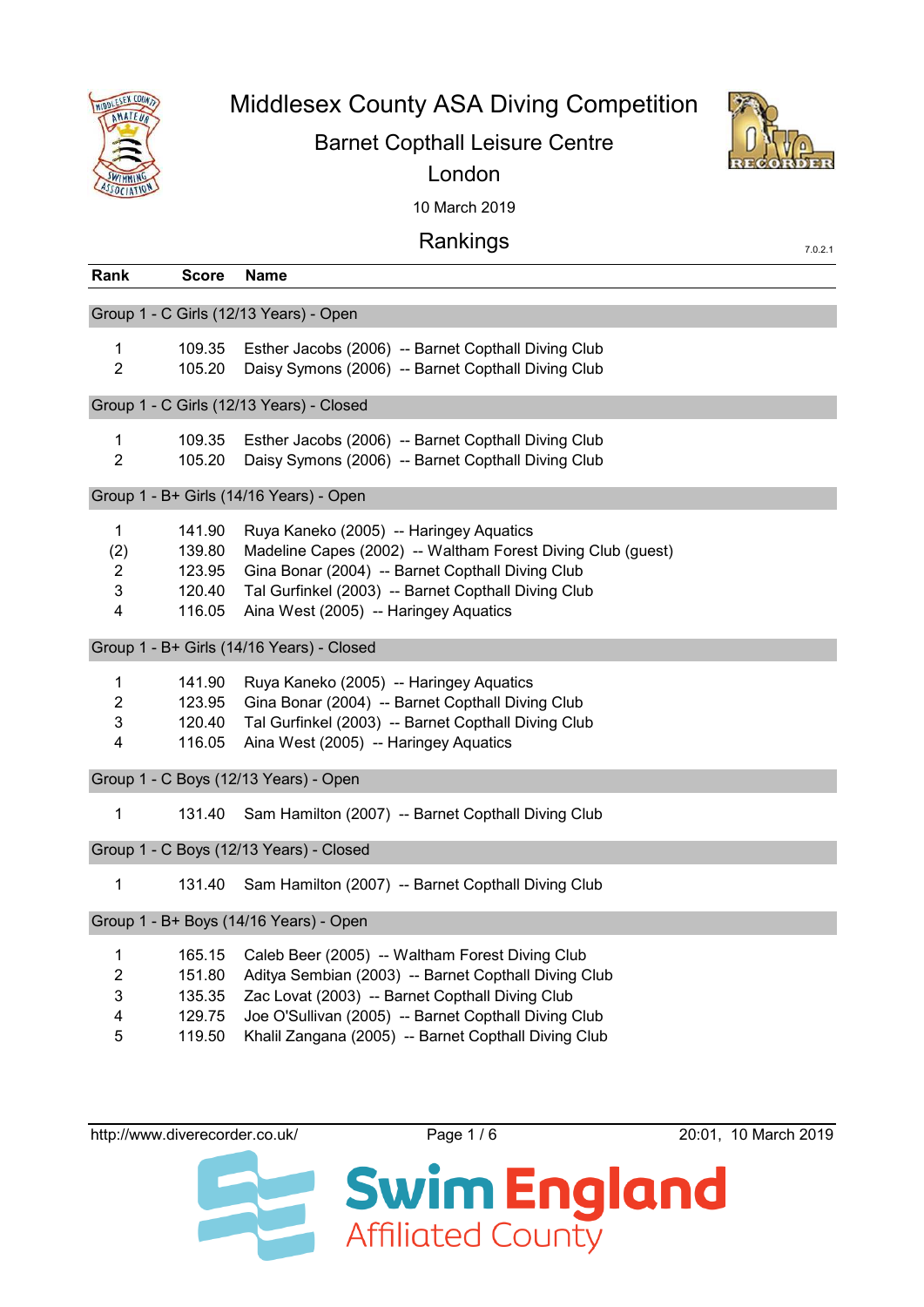| Rank           | <b>Score</b> | <b>Name</b>                                            |
|----------------|--------------|--------------------------------------------------------|
|                |              | Group 1 - B+ Boys (14/16 Years) - Closed               |
| 1              | 151.80       | Aditya Sembian (2003) -- Barnet Copthall Diving Club   |
| $\overline{2}$ | 135.35       | Zac Lovat (2003) -- Barnet Copthall Diving Club        |
| 3              | 129.75       | Joe O'Sullivan (2005) -- Barnet Copthall Diving Club   |
| 4              | 119.50       | Khalil Zangana (2005) -- Barnet Copthall Diving Club   |
|                |              | Group 2 - E Girls (8/9 Years) - Open                   |
| 1              | 225.50       | Rosie Kanerick (2010) -- Barnet Copthall Diving Club   |
| $\overline{2}$ | 219.00       | Rannie Jones (2010) -- Haringey Aquatics               |
|                |              | Group 2 - E Girls (8/9 Years) - Closed                 |
| 1              | 225.50       | Rosie Kanerick (2010) -- Barnet Copthall Diving Club   |
| $\overline{2}$ | 219.00       | Rannie Jones (2010) -- Haringey Aquatics               |
|                |              | Group 2 - C Girls (12/13 Years) - Open                 |
| 1              | 259.80       | Emer Brownleader (2006) -- Barnet Copthall Diving Club |
| 2              | 248.30       | Tilly Malik (2007) -- Haringey Aquatics                |
| 3              | 241.00       | Lottie Young (2006) -- Waltham Forest Diving Club      |
| 4              | 236.35       | Ella Brynes (2007) -- Waltham Forest Diving Club       |
| 5              | 233.90       | Yasmina Shaukat (2006) -- Barnet Copthall Diving Club  |
| 6              | 231.65       | Shannon Makilanda (2006) -- Haringey Aquatics          |
| $\overline{7}$ | 222.40       | Olivia Kravetz (2007) -- Barnet Copthall Diving Club   |
| 8              | 207.65       | Karma Donovan (2006) -- Haringey Aquatics              |
|                |              | Group 2 - C Girls (12/13 Years) - Closed               |
| 1              | 259.80       | Emer Brownleader (2006) -- Barnet Copthall Diving Club |
| 2              | 248.30       | Tilly Malik (2007) -- Haringey Aquatics                |
| 3              | 233.90       | Yasmina Shaukat (2006) -- Barnet Copthall Diving Club  |
| 4              | 231.65       | Shannon Makilanda (2006) -- Haringey Aquatics          |
| 5              | 222.40       | Olivia Kravetz (2007) -- Barnet Copthall Diving Club   |
| 6              | 207.65       | Karma Donovan (2006) -- Haringey Aquatics              |
|                |              | Group 2 - D Boys (10/11 Years) - Open                  |
| 1              | 254.45       | Amir Jelbaoui (2008) -- Barnet Copthall Diving Club    |
| $\overline{2}$ | 202.80       | Sofian Shaukat (2008) -- Barnet Copthall Diving Club   |
|                |              | Group 2 - D Boys (10/11 Years) - Closed                |
| 1              | 254.45       | Amir Jelbaoui (2008) -- Barnet Copthall Diving Club    |
| $\overline{2}$ | 202.80       | Sofian Shaukat (2008) -- Barnet Copthall Diving Club   |
|                |              |                                                        |

http://www.diverecorder.co.uk/ Page 2 / 6 20:01, 10 March 2019

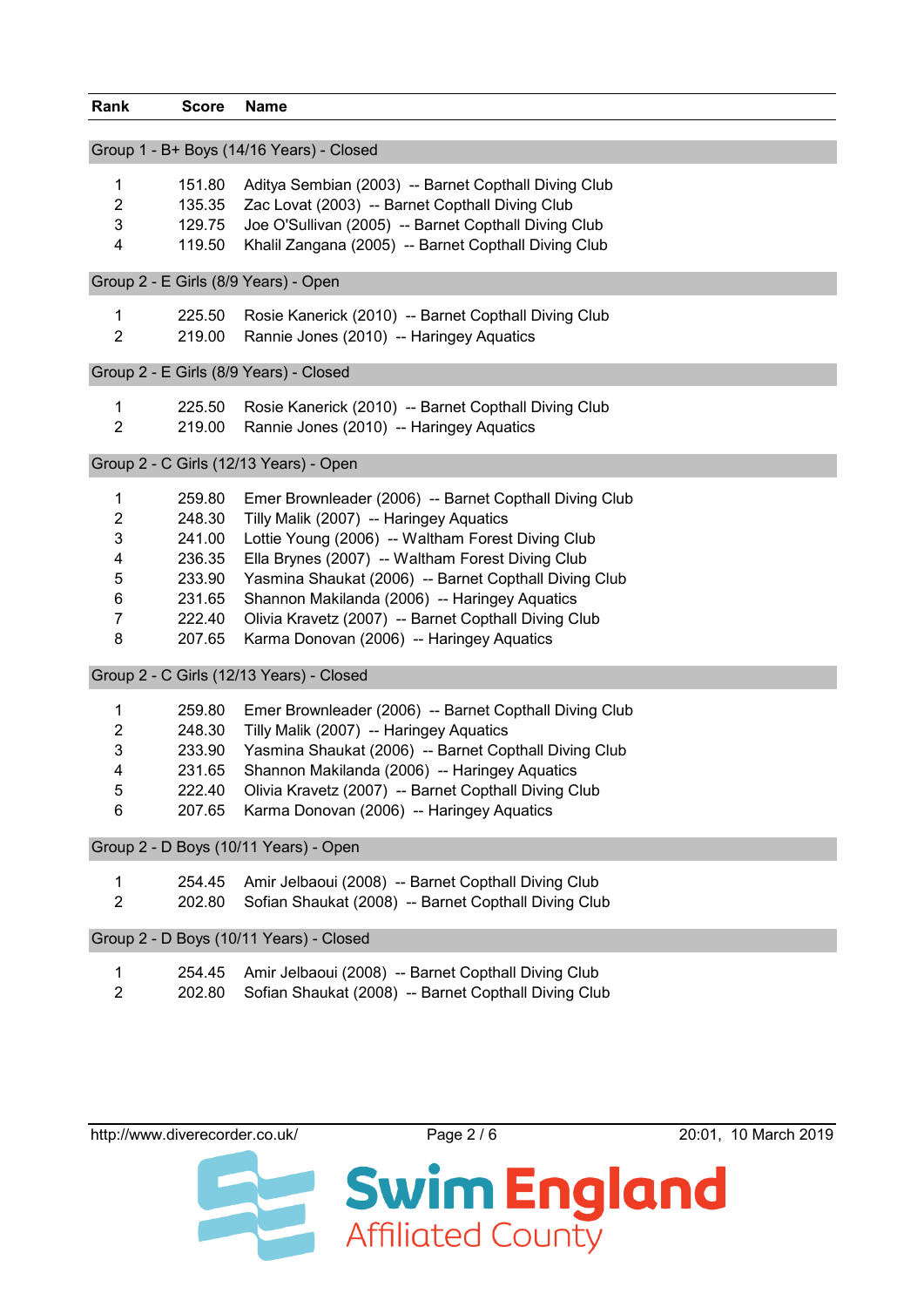| Rank                                   | <b>Score</b>                         | <b>Name</b>                                                                                    |  |
|----------------------------------------|--------------------------------------|------------------------------------------------------------------------------------------------|--|
|                                        |                                      | Group 2 - C Boys (12/13 Years) - Open                                                          |  |
|                                        |                                      |                                                                                                |  |
| 1                                      | 225.45                               | Tom Halton (2006) -- Haringey Aquatics                                                         |  |
| $\overline{2}$                         | 215.90                               | Ernest Bejenaru (2007) -- Barnet Copthall Diving Club                                          |  |
| 3                                      | 215.65                               | Felix Saly (2006) -- Haringey Aquatics                                                         |  |
| 4                                      | 203.35                               | Thomas Wasserman (2006) -- Haringey Aquatics                                                   |  |
| 5                                      | 192.50                               | Hasan Zia (2006) -- Waltham Forest Diving Club                                                 |  |
| 6                                      | 190.65                               | Edan Everest (2006) -- Haringey Aquatics                                                       |  |
| 7                                      | 189.50                               | Otto Fung (2007) -- Haringey Aquatics                                                          |  |
| 8                                      | 172.40                               | Kai Dickson (2007) -- Haringey Aquatics                                                        |  |
|                                        |                                      | Group 2 - C Boys (12/13 Years) - Closed                                                        |  |
| 1                                      | 225.45                               | Tom Halton (2006) -- Haringey Aquatics                                                         |  |
| 2                                      | 215.90                               | Ernest Bejenaru (2007) -- Barnet Copthall Diving Club                                          |  |
| 3                                      | 215.65                               | Felix Saly (2006) -- Haringey Aquatics                                                         |  |
| 4                                      | 203.35                               | Thomas Wasserman (2006) -- Haringey Aquatics                                                   |  |
| 5                                      | 190.65                               | Edan Everest (2006) -- Haringey Aquatics                                                       |  |
| 6                                      | 189.50                               | Otto Fung (2007) -- Haringey Aquatics                                                          |  |
| $\overline{7}$                         | 172.40                               | Kai Dickson (2007) -- Haringey Aquatics                                                        |  |
|                                        | Group 3 - E Girls (8/9 Years) - Open |                                                                                                |  |
| 1                                      | 94.50                                | Leyla Jelbaoui (2011) -- Barnet Copthall Diving Club                                           |  |
| $\overline{2}$                         | 84.00                                | Isabel Fulberg (2010) -- Barnet Copthall Diving Club                                           |  |
|                                        |                                      | Group 3 - E Girls (8/9 Years) - Closed                                                         |  |
|                                        |                                      |                                                                                                |  |
| 1                                      | 94.50                                | Leyla Jelbaoui (2011) -- Barnet Copthall Diving Club                                           |  |
| $\overline{2}$                         | 84.00                                | Isabel Fulberg (2010) -- Barnet Copthall Diving Club                                           |  |
| Group 3 - D Girls (10/11 Years) - Open |                                      |                                                                                                |  |
| 1                                      | 101.50                               | Erin Roddy (2008) -- Barnet Copthall Diving Club                                               |  |
| 2                                      |                                      | 101.00 Hattie Kravetz (2009) -- Barnet Copthall Diving Club                                    |  |
| 3                                      | 97.00                                | Bodie Carley (2008) -- Haringey Aquatics                                                       |  |
| 4                                      | 89.00                                | Edith Thomson (2008) -- Haringey Aquatics                                                      |  |
| 5                                      | 87.50                                | Alice West (2008) -- Haringey Aquatics                                                         |  |
| 6                                      | 86.00                                | Edith Humphrey (2008) -- Barnet Copthall Diving Club                                           |  |
| 7                                      | 82.00                                | Dalya Ward (2008) -- Barnet Copthall Diving Club                                               |  |
|                                        |                                      | Group 3 - D Girls (10/11 Years) - Closed                                                       |  |
| 1                                      | 101.50                               | Erin Roddy (2008) -- Barnet Copthall Diving Club                                               |  |
| 2                                      | 101.00                               | Hattie Kravetz (2009) -- Barnet Copthall Diving Club                                           |  |
| 3                                      |                                      |                                                                                                |  |
|                                        | 97.00                                | Bodie Carley (2008) -- Haringey Aquatics                                                       |  |
| 4<br>5                                 | 89.00                                | Edith Thomson (2008) -- Haringey Aquatics                                                      |  |
| 6                                      | 87.50<br>86.00                       | Alice West (2008) -- Haringey Aquatics<br>Edith Humphrey (2008) -- Barnet Copthall Diving Club |  |
| $\overline{7}$                         | 82.00                                | Dalya Ward (2008) -- Barnet Copthall Diving Club                                               |  |

http://www.diverecorder.co.uk/ Page 3 / 6 20:01, 10 March 2019

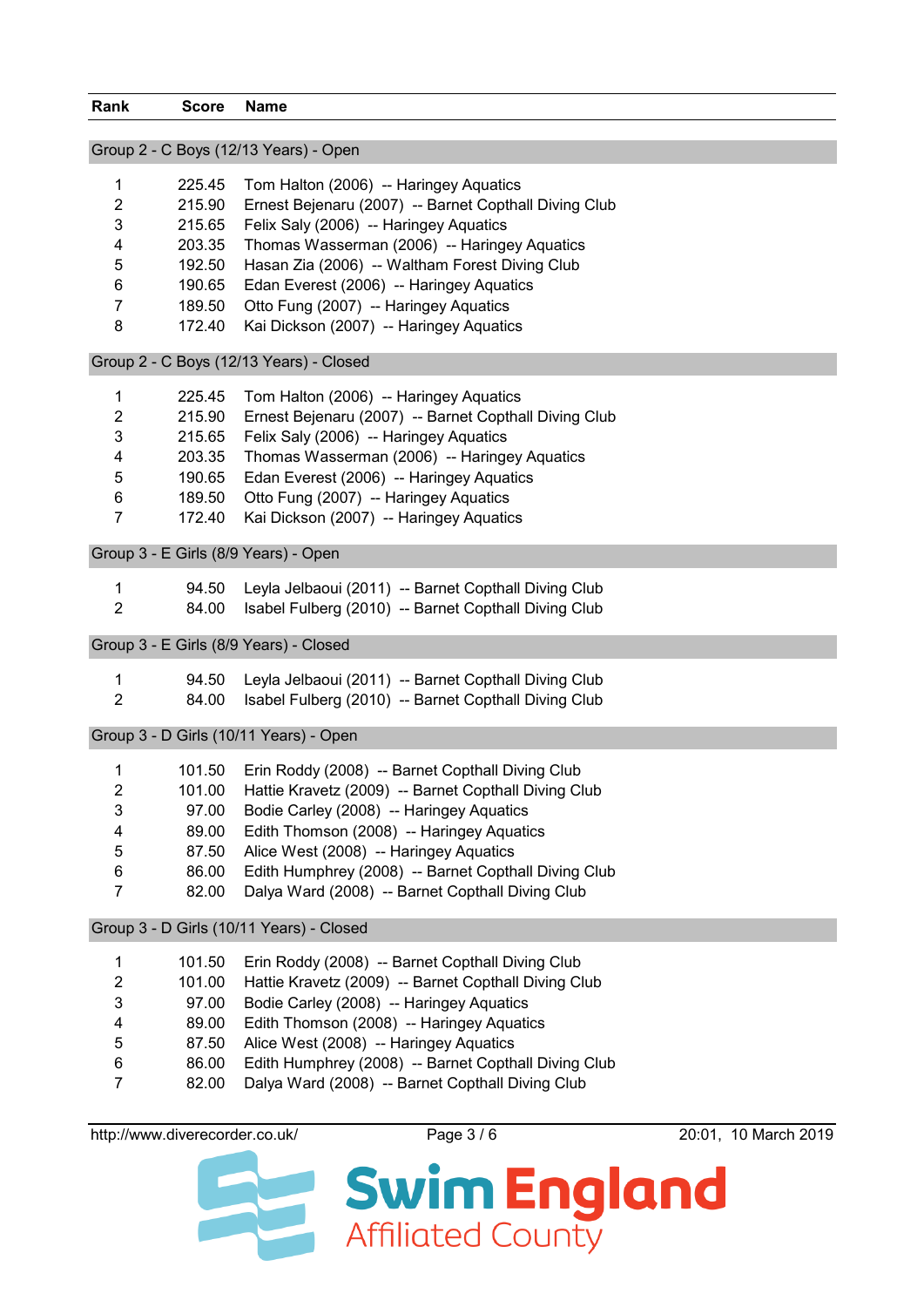| Rank                                    | <b>Score</b>            | <b>Name</b>                                                                                                                                     |
|-----------------------------------------|-------------------------|-------------------------------------------------------------------------------------------------------------------------------------------------|
|                                         |                         | Group 3 - C Girls (12/13 Years) - Open                                                                                                          |
| 1<br>$\overline{2}$<br>3                | 96.00<br>93.50<br>80.00 | Carly Meech Mazumdar (2007) -- Haringey Aquatics<br>Ella Chandler (2007) -- Barnet Copthall Diving Club<br>Eva Budd (2007) -- Haringey Aquatics |
|                                         |                         | Group 3 - C Girls (12/13 Years) - Closed                                                                                                        |
| 1<br>2<br>3                             | 96.00<br>93.50<br>80.00 | Carly Meech Mazumdar (2007) -- Haringey Aquatics<br>Ella Chandler (2007) -- Barnet Copthall Diving Club<br>Eva Budd (2007) -- Haringey Aquatics |
|                                         |                         | Group 3 - B+ Girls (14/16 Years) - Open                                                                                                         |
| 1                                       | 91.00                   | Megan Carley (2005) -- Haringey Aquatics                                                                                                        |
|                                         |                         | Group 3 - B+ Girls (14/16 Years) - Closed                                                                                                       |
| 1                                       | 91.00                   | Megan Carley (2005) -- Haringey Aquatics                                                                                                        |
|                                         |                         | Group 3 - E Boys (8/9 Years) - Open                                                                                                             |
| $\mathbf{1}$<br>$\overline{2}$          | 92.00<br>82.50          | Joshua Saxton (2011) -- Barnet Copthall Diving Club<br>Lucas Correia (2010) -- Haringey Aquatics                                                |
|                                         |                         | Group 3 - E Boys (8/9 Years) - Closed                                                                                                           |
| 1<br>$\overline{2}$                     | 92.00<br>82.50          | Joshua Saxton (2011) -- Barnet Copthall Diving Club<br>Lucas Correia (2010) -- Haringey Aquatics                                                |
|                                         |                         | Group 3 - D Boys (10/11 Years) - Open                                                                                                           |
| $\mathbf{1}$<br>$\overline{2}$          | 78.50<br>72.00          | Eoin Fazarkaley (2008) -- Haringey Aquatics<br>Niall Everest (2009) -- Haringey Aquatics                                                        |
|                                         |                         | Group 3 - D Boys (10/11 Years) - Closed                                                                                                         |
| 1<br>$\overline{2}$                     | 78.50<br>72.00          | Eoin Fazarkaley (2008) -- Haringey Aquatics<br>Niall Everest (2009) -- Haringey Aquatics                                                        |
| Group 3 - C Boys (12/13 Years) - Open   |                         |                                                                                                                                                 |
| 1<br>$\overline{2}$                     | 83.50<br>79.00          | George Maudgil (2007) -- Haringey Aquatics<br>Ryan Watson (2006) -- Waltham Forest Diving Club                                                  |
| Group 3 - C Boys (12/13 Years) - Closed |                         |                                                                                                                                                 |
| 1                                       | 83.50                   | George Maudgil (2007) -- Haringey Aquatics                                                                                                      |
|                                         |                         | Group 3 - B+ Boys (14/16 Years) - Open                                                                                                          |
| 1                                       | 75.00                   | Fjodors Alksejeus (2004) -- Haringey Aquatics                                                                                                   |

http://www.diverecorder.co.uk/ Page 4 / 6 20:01, 10 March 2019

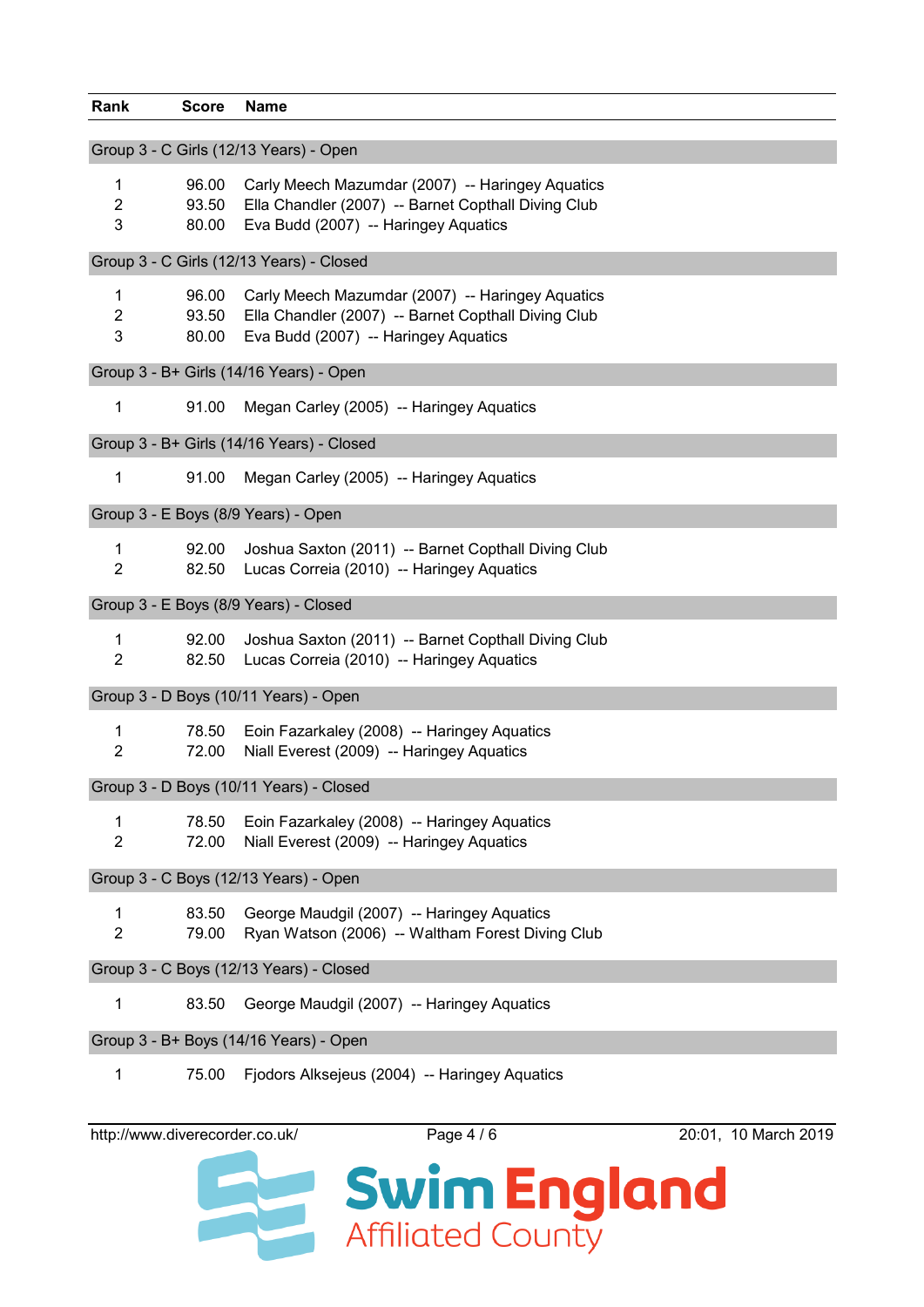| Rank                                            | <b>Score</b>                                 | <b>Name</b>                                                                                                                                                                                                                                                              |  |
|-------------------------------------------------|----------------------------------------------|--------------------------------------------------------------------------------------------------------------------------------------------------------------------------------------------------------------------------------------------------------------------------|--|
| Group 3 - B+ Boys (14/16 Years) - Closed        |                                              |                                                                                                                                                                                                                                                                          |  |
| $\mathbf{1}$                                    | 75.00                                        | Fjodors Alksejeus (2004) -- Haringey Aquatics                                                                                                                                                                                                                            |  |
|                                                 |                                              | Group 4 - E Girls (8/9 Years) - Open                                                                                                                                                                                                                                     |  |
| 1<br>$\overline{2}$                             | 98.00<br>94.00                               | Lara Roddy (2010) -- Barnet Copthall Diving Club<br>Grace Allan (2011) -- Haringey Aquatics                                                                                                                                                                              |  |
|                                                 |                                              | Group 4 - E Girls (8/9 Years) - Closed                                                                                                                                                                                                                                   |  |
| $\mathbf{1}$<br>$\overline{2}$                  | 98.00<br>94.00                               | Lara Roddy (2010) -- Barnet Copthall Diving Club<br>Grace Allan (2011) -- Haringey Aquatics                                                                                                                                                                              |  |
|                                                 |                                              | Group 4 - D Girls (10/11 Years) - Open                                                                                                                                                                                                                                   |  |
| $\mathbf{1}$<br>$\overline{2}$<br>3<br>4<br>5   | 104.00<br>102.00<br>101.50<br>97.50<br>89.50 | Betsy Barrington (2009) -- Waltham Forest Diving Club<br>Zoe Schwager (2008) -- Barnet Copthall Diving Club<br>Erin Clark (2009) -- Waltham Forest Diving Club<br>Issy Hartwell (2008) -- Waltham Forest Diving Club<br>Luna Cabral (2008) -- Waltham Forest Diving Club |  |
|                                                 |                                              | Group 4 - D Girls (10/11 Years) - Closed                                                                                                                                                                                                                                 |  |
| 1                                               | 102.00                                       | Zoe Schwager (2008) -- Barnet Copthall Diving Club                                                                                                                                                                                                                       |  |
|                                                 |                                              | Group 4 - C Girls (12/13 Years) - Open                                                                                                                                                                                                                                   |  |
| 1<br>$\overline{2}$<br>$\mathbf{3}$             | 98.50<br>92.50<br>92.00                      | Maeva Bikambidi (2006) -- Haringey Aquatics<br>Defne James (2006) -- Waltham Forest Diving Club<br>Japleen Kaur Sabharwal (2006) -- Waltham Forest Diving Club                                                                                                           |  |
| Group 4 - C Girls (12/13 Years) - Closed        |                                              |                                                                                                                                                                                                                                                                          |  |
| 1                                               | 98.50                                        | Maeva Bikambidi (2006) -- Haringey Aquatics                                                                                                                                                                                                                              |  |
| Group 4 - E Boys (8/9 Years) - Open             |                                              |                                                                                                                                                                                                                                                                          |  |
| $\mathbf{1}$<br>$\overline{2}$                  | 89.00<br>85.00                               | Tegveer Singh Sabharwal (2010) -- Waltham Forest Diving Club<br>Freddie Walker (2010) -- Haringey Aquatics                                                                                                                                                               |  |
| Group 4 - E Boys (8/9 Years) - Closed           |                                              |                                                                                                                                                                                                                                                                          |  |
| 1                                               | 85.00                                        | Freddie Walker (2010) -- Haringey Aquatics                                                                                                                                                                                                                               |  |
| Group 4 - D Boys (10/11 Years) - Open           |                                              |                                                                                                                                                                                                                                                                          |  |
| $\mathbf{1}$<br>$\boldsymbol{2}$<br>3<br>4<br>5 | 89.50<br>89.00<br>88.50<br>85.00<br>83.00    | Joe Clark (2009) -- Waltham Forest Diving Club<br>Matteo Barnett (2008) -- Haringey Aquatics<br>Leon Barc (2008) -- Waltham Forest Diving Club<br>Kai Bikambidi (2009) -- Haringey Aquatics<br>Kaustubh Malviya (2008) -- Waltham Forest Diving Club                     |  |

http://www.diverecorder.co.uk/ Page 5 / 6 20:01, 10 March 2019